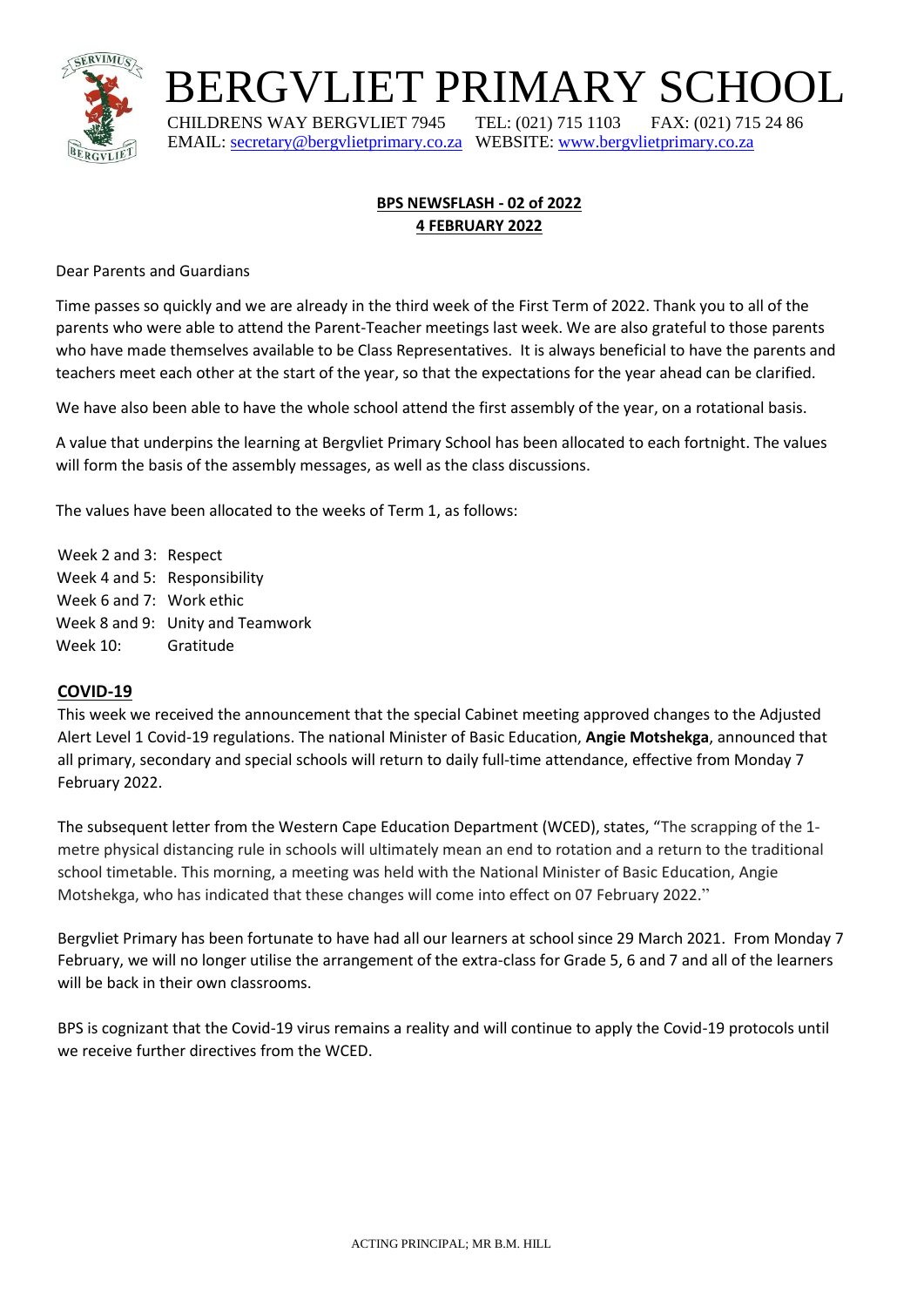

# BERGVLIET PRIMARY SCHOOL

 CHILDRENS WAY BERGVLIET 7945 TEL: (021) 715 1103 FAX: (021) 715 24 86 EMAIL: [secretary@bergvlietprimary.co.za](mailto:secretary@bergvlietprimary.co.za) WEBSITE[: www.bergvlietprimary.co.za](http://www.bergvlietprimary.co.za/)

# **EXTRA-MURAL PROGRAMME:**

The Term 1 extra-mural programme started on Monday 31 January 2022. The programme has been shared via our communication platforms. Should your child be participating, please make the necessary arrangements. Learners will not be allowed to wander the premises un-supervised, and must therefore be collected timeously.

Please remember to pack sunscreen, a hat and a water bottle for the days that your child is participating in any sport.

## **SUMMER UNIFORM:**

All learners are required to wear the official summer uniform.

The Uniform Shop is open at the following times: Monday, Tuesday, Wednesday and Friday from 07:15 – 08:30, and Thursday from 13:00 – 15:00.

### **AFTER SCHOOL CARE:**

Our After School Care reopened on 10 January 2022. Should you need to utilize this facility, please contact Mrs. Shaban.

#### **TRAFFIC:**

Both Children's Way and Alphen Way become very congested with traffic at the end of the school day. Please be considerate of our learners, other motorists and the neighbours when fetching your children in the afternoon.

#### **MEDICATION:**

If your child needs to take medication during the school day, please ensure the following:

- The office and the class teacher need the specific details concerning the medication
- The medication must be sent to school in a sealed container
- The instructions as to the dosage, times etc. must be clearly written
- No glass containers are permitted

If your child suffers from any serious allergies or illnesses, please ensure that you send an updated photograph of your child, the details of the allergy or illness and how to treat the allergy or illness.

#### **RECYCLING:**

In 2021 we participated in the M-PACT Paper Recycling Competition. We came second and received a R4 000 Makro voucher. Please remember to send your recycling to school, as it means much needed money in our coffers.

#### **FUNDRAISING:**

Please remember to swipe your MYSCHOOLCARD at the relative partners. If you have not yet applied for a card, please contact Mrs. Shaban.